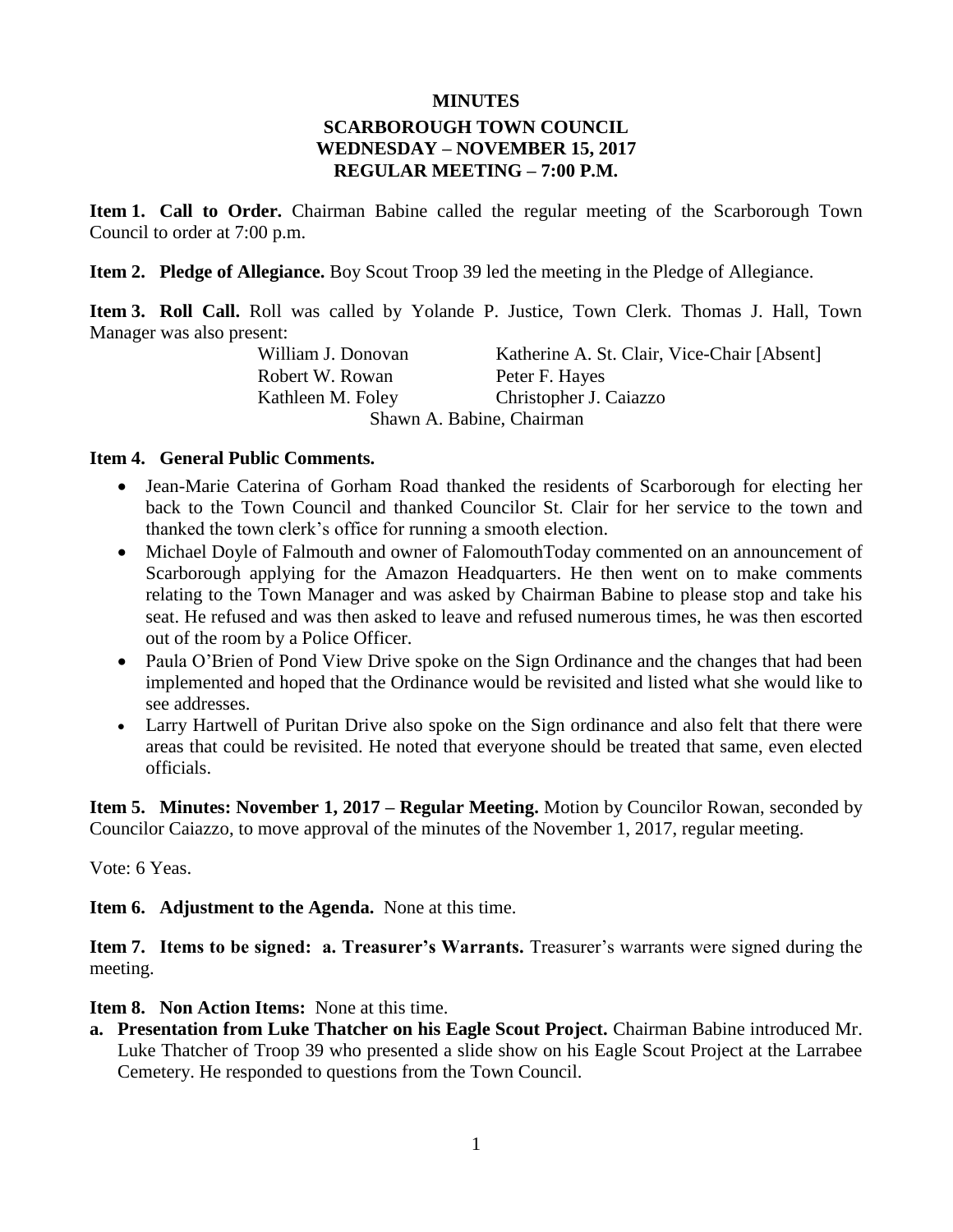**Resolution 17-006. Act on the request to approve Resolution 17-006, recognizing Saturday, November 25, 2017, as** *Small Business Saturday***.** *[Chairman Babine]* Motion by Chairman Babine, seconded by Councilor Caiazzo, to move approval of Resolution 17-006, recognizing Saturday, November 25, 2017, as *Small Business Saturday*, as follows:

## **Resolution 17-006** *Recognizing November 25, 2017, as Small Business Saturday*

**BE IT RESOLVED** by the Council of the Town of Scarborough, Maine, in Town Council assembled that,

**WHEREAS**, the government of Scarborough, Maine, celebrates our local small businesses and the contributions they make to our local economy and community; according to the United States Small Business Administration, there are currently 28.8 million small businesses in the United States, they represent 99.7 percent of all businesses with employees in the United States, are responsible for 63 percent of net new jobs created over the past 20 years, and

**WHEREAS,** small businesses employ 48 percent of the employees in the private sector in the United States; and,

**WHEREAS,** on average, 33 percent of consumers' holiday shopping will be done at small, independently-owned retailers and restaurants; and,

**WHEREAS**, 91 percent of all consumers believe that supporting small, independently-owned restaurants and bars is important; and,

**WHEREAS**, 76 percent of all consumers plan to go to one or more small businesses as part of their holiday shopping; and

**WHEREAS**, Scarborough, Maine, supports our local businesses that create jobs, boost our local economy and preserve our neighborhoods; and,

**WHEREAS**, advocacy groups as well as public and private organizations across the country have endorsed the Saturday after Thanksgiving as Small Business Saturday.

**NOW, THEREFORE, BE IT RESOLVED,** that the Scarborough Town Council proclaims November 26, 2017, *Small Business Saturday* in Scarborough, Maine and urges the resident of our community and communities across the country, to support small businesses and merchants on Small Business Saturday and throughout the year.

Signed and dated this 15th day of November, 2017, on behalf of the Scarborough Town Council and the Town Manager of Scarborough, Maine. Signed by the Chairman of Council and attested by the Town Clerk.

Vote: 6 Yeas.

## **OLD BUSINESS:**

**Order No. 17-080. Act to create an Ad-hoc Budget Advisory Committee. [Tabled from the September 20, 2017, Town Council Meeting.]** *[Councilor Foley]* Chairman Babine noted that the motion on the floor was that action taken on September 20, 2017. With that being said Councilor Foley made the following amendment: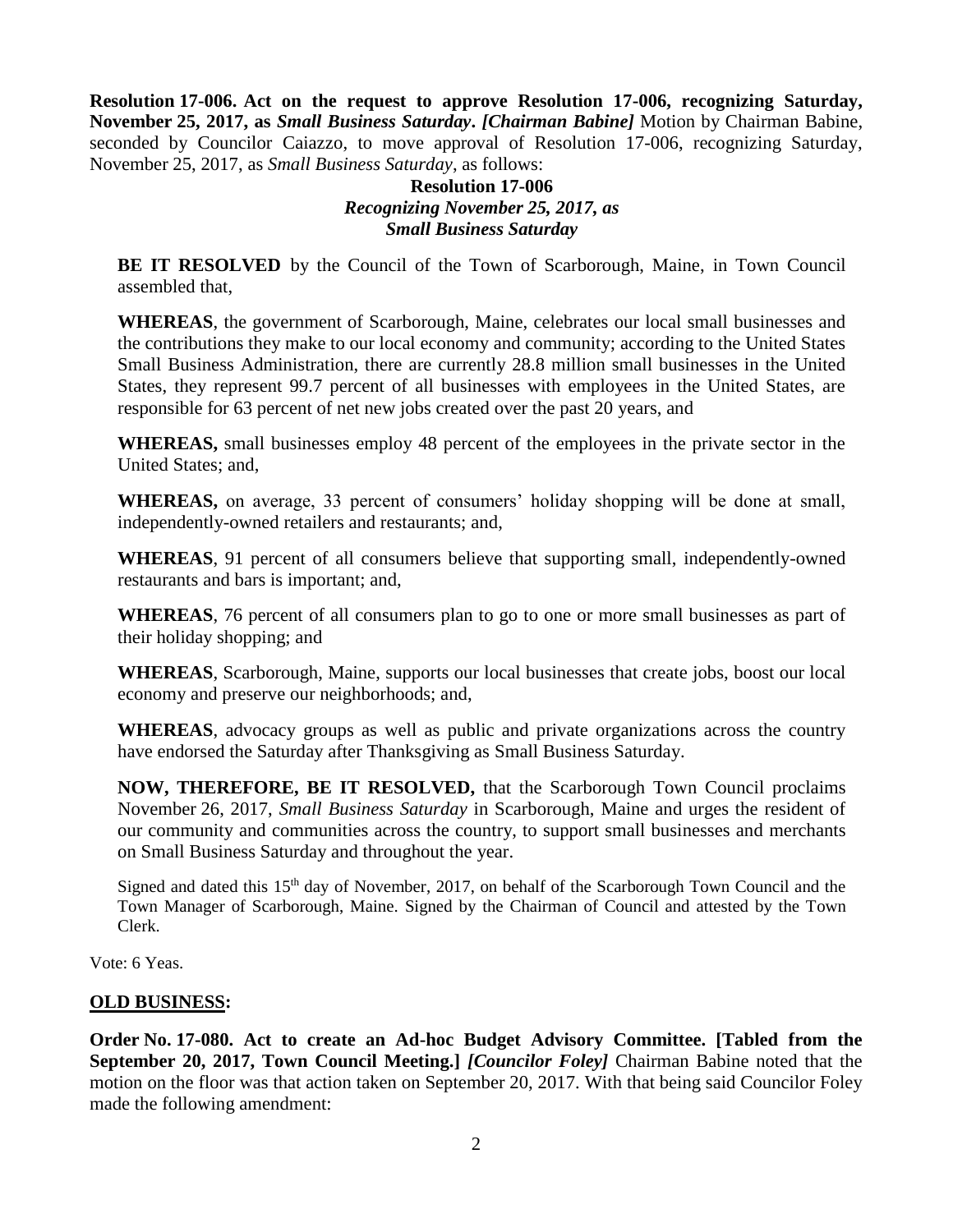Motion by Councilor Foley, seconded by Chairman Babine, to move approval to amend the motion to approve the document presented this evening as written.

Vote on amendment: 2 Yeas. 4 Nays [Chairman Babine, Councilors Caiazzo, Donovan and Rowan]

After hearing the comments from the Town Council, Councilor Foley withdrew the original motion – item fails.

# **NEW BUSINESS:**

**Order No. 17-111. First reading and schedule a public hearing on the proposed amendments to Chapter 311- the Town of Scarborough Schedule of Fees.** *[Ordinance Committee]* Councilor Donovan gave a brief overview on the proposed recommendations.

The following individual spoke on this item:

- Larry Hartwell of Puritan Drive voiced his concerns about what had heard about
- Ben Howard of Windsor Pines also voice his

Motion by Councilor Donovan, seconded by Councilor Caiazzo, to move approval of the first reading on the proposed amendments to Chapter 311- the Town of Scarborough Schedule of Fees and schedule a public hearing for Wednesday, December 6, 2017; as follows:

#### **CHAPTER 311 TOWN OF SCARBOROUGH SCHEDULE OF LICENSE, PERMIT AND APPLICATION FEES**

BE IT HEREBY ORDAINED, by the Town Council of the Town of Scarborough, Maine, in

Town Council assembled, that Chapter 311, Schedule of License, Permit and Application Fees of the

Town of Scarborough, Maine is amended by adding the underlined text and strikethrough, as shown below:

| <b>Chapter 1006 - Ferry Beach/Hurd Park Fees Season Passes</b>                 | Fee              |
|--------------------------------------------------------------------------------|------------------|
| Resident And/Or Taxpayer Season Pass - (includes Ferry Beach, Higgins          |                  |
| Beach and Hurd Park) (amended 05/05/04; 05/18/11)(amended 05/02/2012) (amended |                  |
| 05/07/2014)                                                                    | \$40.00          |
| Resident - Additional Vehicle Registered to the Same Address                   | \$5.00           |
| Non-Resident Season Beach Pass - (includes Ferry Beach Higgins Beach and       |                  |
| Hurd Park) (amended 05/05/04) (amended 05/02/2012) (amended 05/07/2014)        | \$75.00 \$150.00 |
| Higgins Beach – Metered parking spaces on Bayview Avenue Fee                   |                  |
| [adopted 05/17/17]                                                             | $$1.00$ Hourly   |
| <b>Pass Card for Meters</b>                                                    | \$1.00           |
| Resident Commercial Fisherman Season Beach Pass - (Ferry Beach only,           |                  |
| must show State Commercial Fisherman License)                                  | <b>FREE</b>      |
| Resident Senior Citizen Season Pass - (includes both Ferry Beach, Higgins      |                  |
| Beach and Hurd Park)                                                           | <b>FREE</b>      |
| Resident Veteran Lifetime Season Pass - Applications must be filed and         |                  |
| applicant must meet the following criteria: must be a resident of the Town of  |                  |
| Scarborough and must have received an honorable discharge or general           |                  |
| discharge under honorable conditions [copy of DD214 must accompany             |                  |
| application]. This pass will not expire and is valid for the lifetime of the   |                  |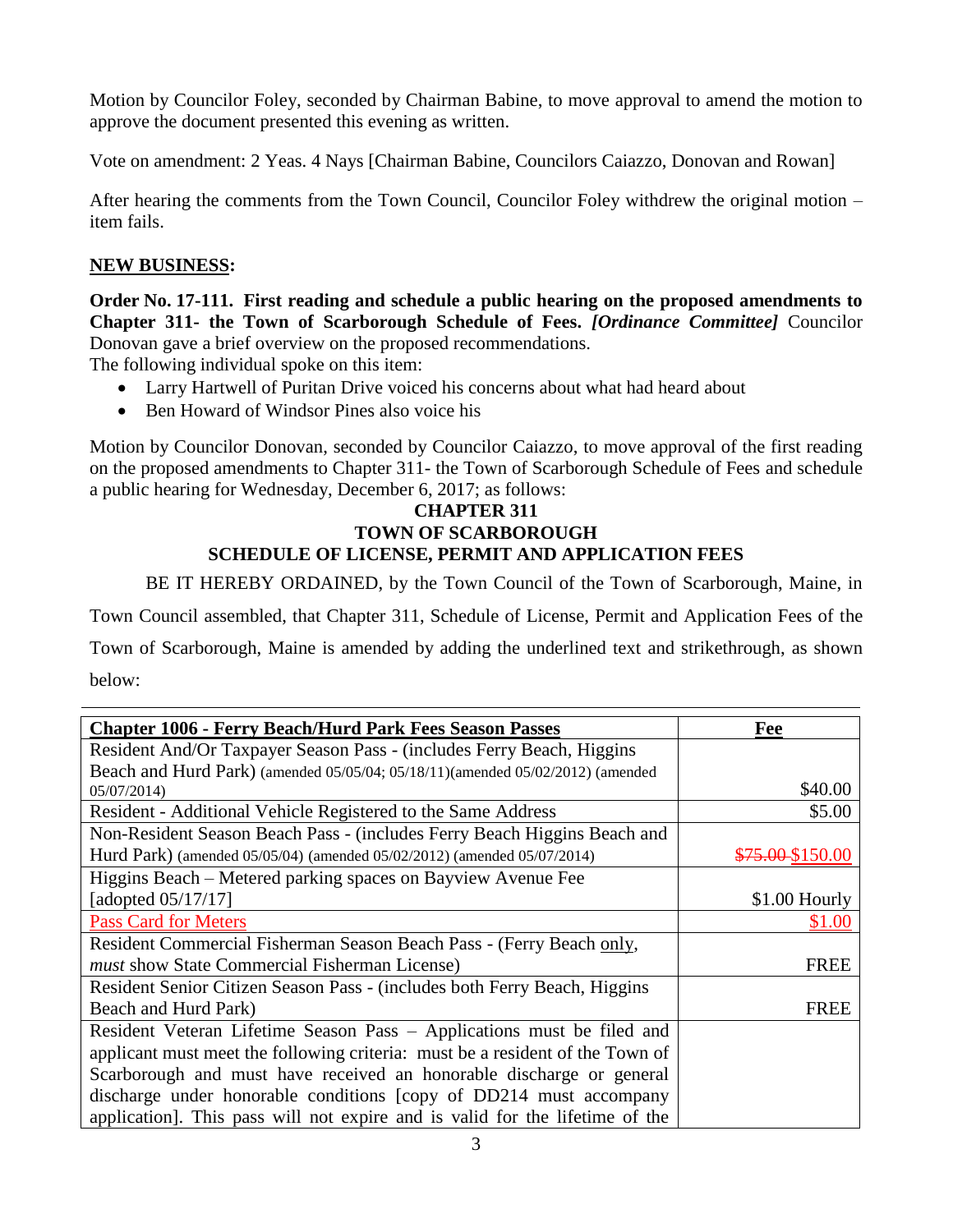| holder. (Please note that any Scarborough Veteran age 60 years or older will   |                 |
|--------------------------------------------------------------------------------|-----------------|
| not be issued a Resident Veteran Season Pass as they are automatically         | <b>FREE</b>     |
| entitled to a free Resident Senior Citizen Season Pass.)                       |                 |
| (Adopted 05/19/2010)                                                           |                 |
| <b>DAILY PARKING RATES (WITHOUT PASS)</b>                                      |                 |
| Daily Parking: Ferry Beach, Higgins Beach And Hurd Park (amended 05/05/04)     | \$10.00 \$15.00 |
| [amended 05/02/2012]                                                           |                 |
| <u>Morning Parking Fee (e.g. Passenger Vehicles, Motor Bikes) – 5:30 AM to</u> |                 |
| 9:00 AM                                                                        | \$5.00          |
| End of Day Parking Fee (e.g. Passenger Vehicles, Motor Bikes) - 3 PM to 5      |                 |
| PM (amended $05/03/05$ )                                                       | \$5.00          |
| Larger Vehicle Daily Parking Fee - (R.V.'s, Campers and Buses) (amended        |                 |
| 05/05/04                                                                       | \$35.00         |
| <b>BOAT LAUNCHING FEE</b>                                                      |                 |
| Launching from any town facility, includes Ferry Beach Boat Launch and         |                 |
| Co-op Boat Launch (Note – Ferry Beach – parking is not included)               |                 |
| Resident – Daily Boat Launching Fee (amended 05/05/04)                         | \$10.00         |
| Resident – Seasonal Boat Launching Fee                                         | \$25.00         |
| Resident – Additional Boat Launching Fee Registered to the Same Address        | \$5.00          |
| [Amended 05/18/16]                                                             |                 |
| Resident Commercial Fisherman Seasonal Boat Launch Pass                        | Free            |
| Non-Resident – Daily Boat Launching Fee (amended 05/05/04)                     | \$20.00         |
| Non-Resident – Seasonal Boat Launching Fee                                     | \$50.00 \$75.00 |

| Chapter 1401 – Coastal Water and Harbor Fees [amended 02-20-13]     | Fee               |
|---------------------------------------------------------------------|-------------------|
| <b>Annual Mooring &amp; Pier Use Fee</b>                            |                   |
| Recreational Pier Use - Resident and/Or Taxpayer (amended 05/05/04) | \$50.00           |
| Recreational Pier Use - Non-Resident (amended 05/05/04)             | \$100.00 \$150.00 |
| <b>Annual Pier Maintenance Fee</b>                                  |                   |
| Commercial Pier User – Resident and/or Taxpayer                     | \$100.00          |
| Non-Commercial Pier User-Non Resident                               | \$100.00 \$300.00 |
| Recreational Mooring & Pier Use Fee – Resident and/or Taxpayer      | \$100.00          |
| Recreational Mooring & Pier Use Fee – Non Resident                  | \$250.00          |
| Commercial Mooring & Pier Use Fee $-$ Resident and/or Taxpayer      | \$150.00          |
| Commercial Mooring & Pier Use Fee $-$ Non Resident                  | \$400.00          |

Vote: 6 Yeas.

**Order No. 17-112. First reading and schedule a public hearing on the proposed amendments to Chapter 601- the Town of Scarborough Traffic Ordinance, Section 25.A.Parking Restrictions.** *[Ordinance Committee]* Councilor Donovan gave a brief overview on this Order.

The following individuals spoke on this

• Jeff Gambardella, Time Boardman and Michael Schuler, Owners of Nonesuch River Brewing spoke against the proposal, noting that if we could get transportation to look at lowering the speed limit. With the zone change the town is encouraging more businesses to relocate to the area. If this amendment is approved it would have an effect on income for the business. They all wanted to work together to resolve this issue.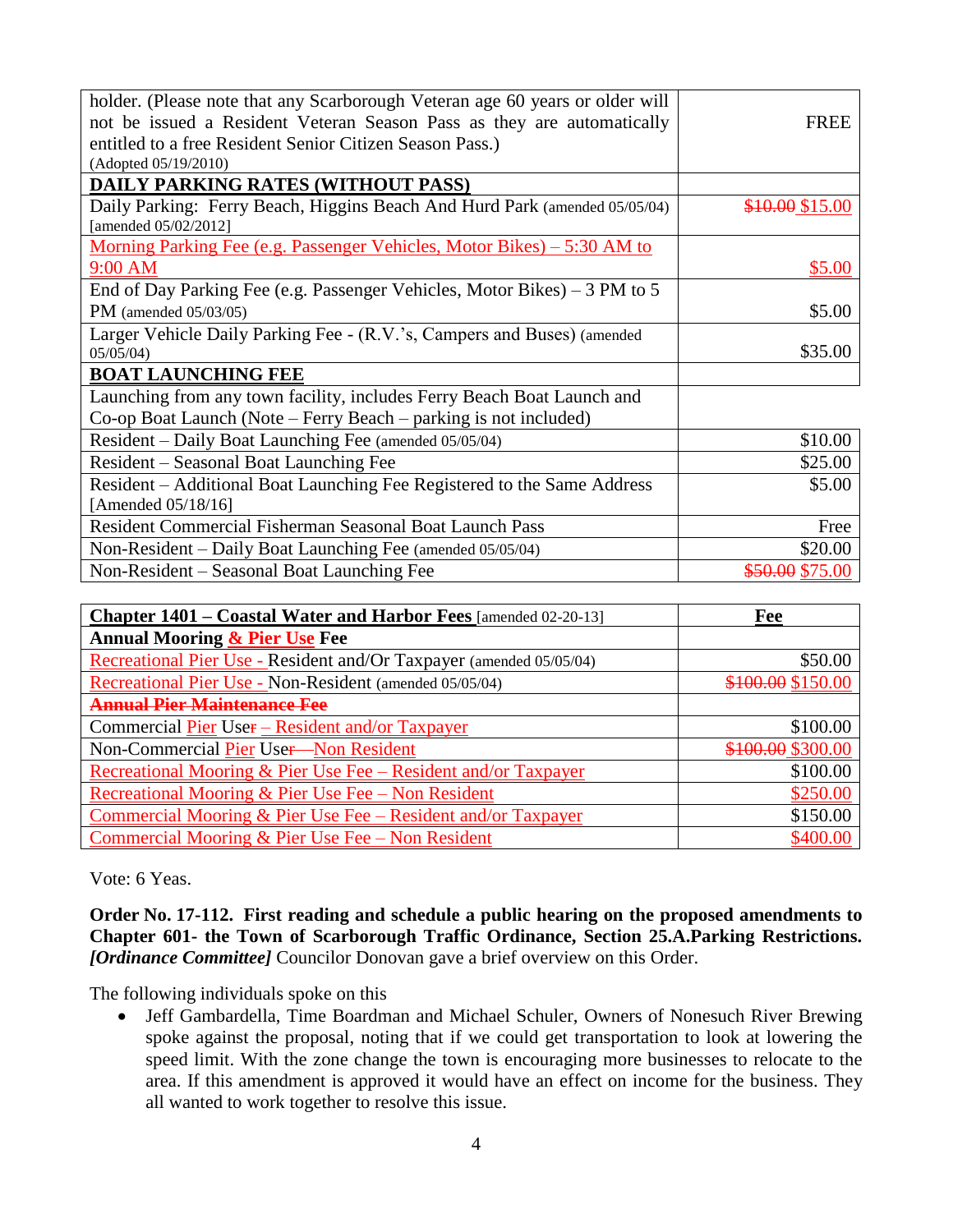• Paula O'Brien of Pondview Drive stated that she grew up in this area and knows many of the residents and most of the residents would welcome a reduction in the speed limit.

In response to the change in the speed limit, it was noted this area is a State Road and the Town would have to petition the State for this change.

Motion by Councilor Donovan, seconded by Councilor Rowan, to move approval of the first reading on the proposed amendments to Chapter 601- the Town of Scarborough Traffic Ordinance, Section 25.A.Parking Restrictions and schedule a public hearing for Wednesday, December 6, 2017, as follows:

Motion by Councilor Caiazzo, seconded by Councilor Foley, to move approval to amend the main motion as follows:

#### **CHAPTER 601 TOWN OF SCARBOROUGH TRAFFIC ORDINANCE**

BE IT HEREBY ORDAINED, by the Town Council of the Town of Scarborough, Maine, in Town Council assembled, that Chapter 601, the Traffic Ordinance of the Town of Scarborough, Maine is amended by adding the underlined text (18.), as shown below:

Section 25. Parking Restrictions.

## **A. PARKING RESTRICTIONS**

## **I. NO PARKING AT ANY TIME.**

No person shall park a vehicle in any of the following places except when necessary to avoid conflict with other traffic or in compliance with direction of a police officer or authorized person or traffic control device. [Amended 07/16/14]

(18) No parking on North both sides of Gorham Road from 183 Gorham Road to the intersection of Gorham Road and Spring Street at number 209. [Temporary restriction – expires April 1, 2018.]

Vote on amendment: 6 Yeas.

Main motion as amended:

#### **CHAPTER 601 TOWN OF SCARBOROUGH TRAFFIC ORDINANCE**

BE IT HEREBY ORDAINED, by the Town Council of the Town of Scarborough, Maine, in Town Council assembled, that Chapter 601, the Traffic Ordinance of the Town of Scarborough, Maine is amended by adding the underlined text (18.), as shown below: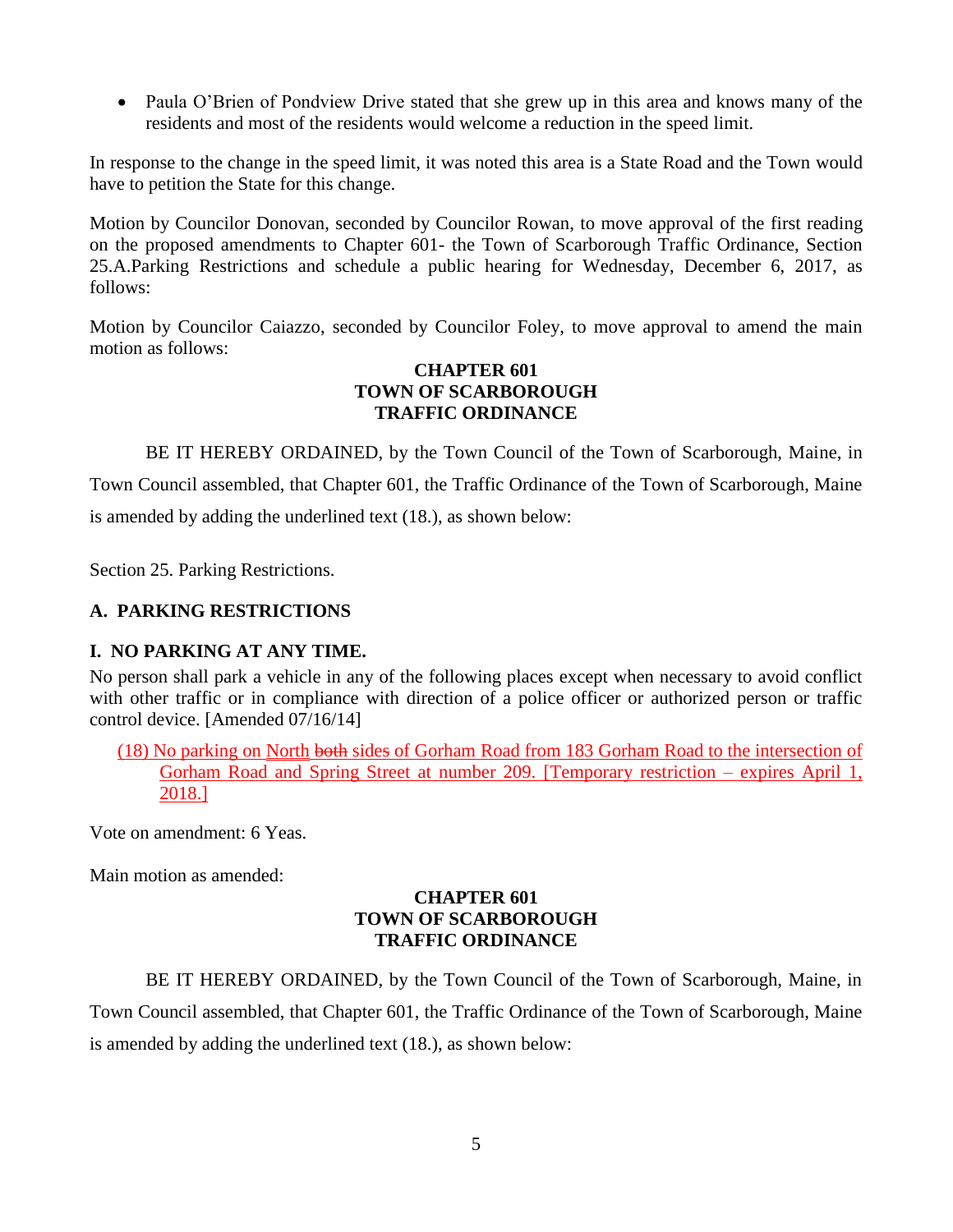Section 25. Parking Restrictions.

## **A. PARKING RESTRICTIONS**

#### **I. NO PARKING AT ANY TIME.**

No person shall park a vehicle in any of the following places except when necessary to avoid conflict with other traffic or in compliance with direction of a police officer or authorized person or traffic control device. [Amended 07/16/14]

(18) No parking on North sides of Gorham Road from 183 Gorham Road to the intersection of Gorham Road and Spring Street at number 209. [Temporary restriction – expires April 1, 2018.]

Vote: 4 Yeas and 2 Nays [Councilors Hayes and Foley].

**Order No. 17-113. First reading and schedule a second reading on the Bond Order for the 2018 Municipal and School Capital Improvements and the refunding of certain general obligation bonds of the town.** *[Town Manager]* The following individual spoke on this Order:

 Larry Hartwell of Puritan Drive spoke on this Order. Asked if there immediate savings of \$300,000.

Thomas J. Hall, Town Manager, gave a brief overview on this Order and responded to questions. Ruth Porter, Finance Director also responded to questions from the Town Council.

Motion by Councilor Rowan, seconded by Councilor Caiazzo, to move approval first reading on the Bond Order for the 2018 Municipal and School Capital Improvements and the refunding of certain general obligation bonds of the town and schedule a second reading for Wednesday, December 6, 2017, as follows:

#### **BOND ORDER FOR**

## **2018 MUNICIPAL AND SCHOOL CAPITAL IMPROVEMENTS, A NEW PUBLIC SAFETY BUILDING AND THE REFUNDING OF CERTAIN OUTSTANDING GENERAL OBLIGATION BONDS OF THE TOWN**

**BE IT ORDERED,** That under and pursuant to the provisions of Title 30-A, Sections 5721-5729 and 5772 of the Maine Revised Statutes, as amended, and the Charter of the Town of Scarborough, Maine, the following Municipal and School Capital Improvement Projects are hereby approved for funding:

| 2017-2018 Municipal - Equipment                      |            |
|------------------------------------------------------|------------|
| F.D. Major Apparatus Refurbishing                    | 50,000.00  |
| F.D. Rescue Power Stretcher Replacement Program      | 42,500.00  |
| F.D. Replace staff vehicles (replacement schedule)   | 40,000.00  |
| F.D. New Safety & Personal Protective Equipment      | 86,250.00  |
| C.S. Infield Drag Rake                               | 20,000.00  |
| C.S. Mini Bus (purchased this instead of dump truck) | 53,850.00  |
| Cruiser Thermal Image Camera                         | 18,985.00  |
| Plow Truck $\#$ 4001                                 | 205,000.00 |
| Pickup Truck/w lift gate #4060                       | 37,000,00  |
| Heavy Truck Lifts                                    | 37,000,00  |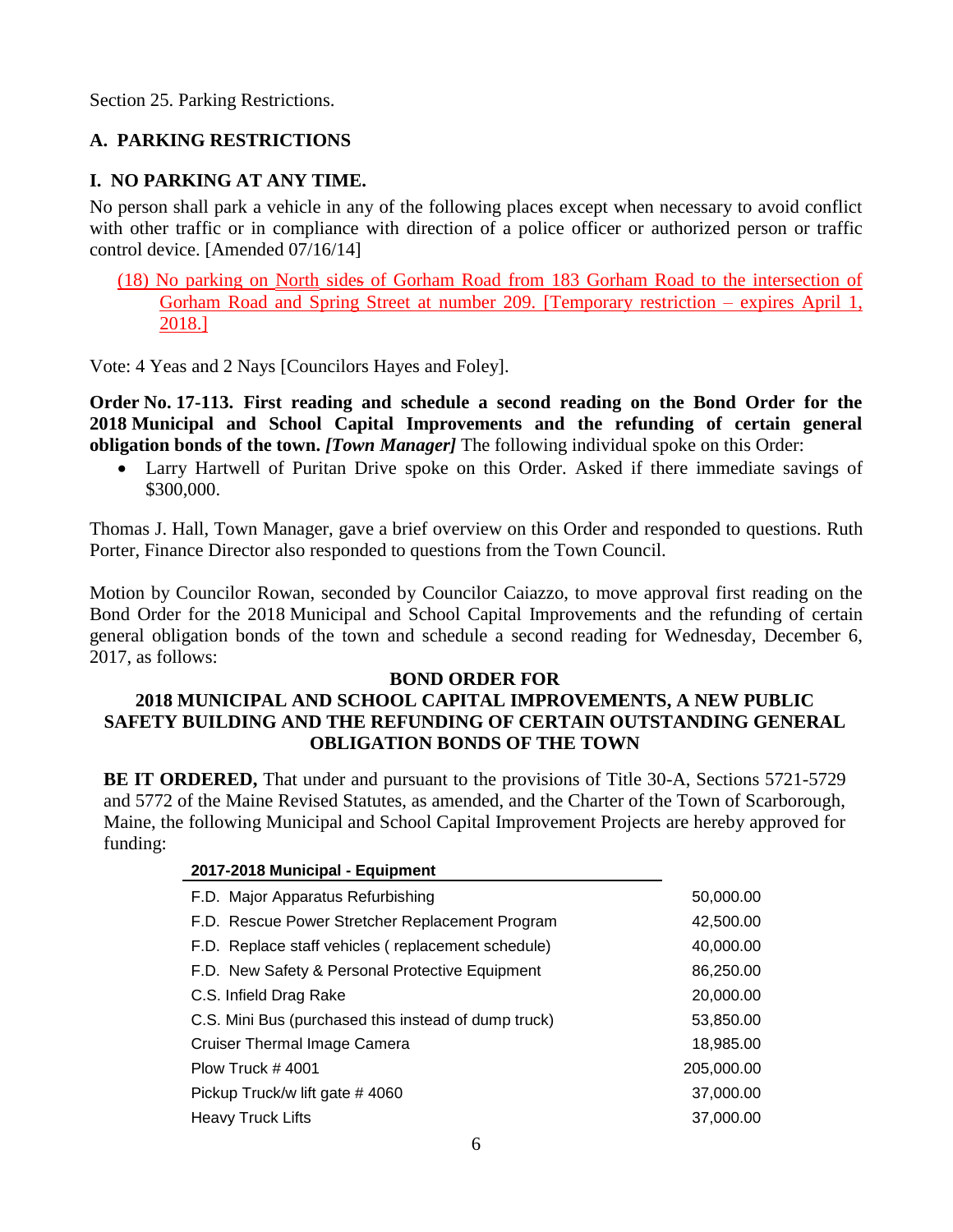| <b>HVAC Upgrades Phase 2</b>                                        | 82,000.00    |
|---------------------------------------------------------------------|--------------|
| Total 2017-2018 CIP \$1,030,617 total \$728,735 to bond             | 672,585.00   |
|                                                                     |              |
| 2017-2018 Municipal - Projects                                      |              |
| C.S. Cable Room Upgrade                                             | 65,000.00    |
| 259 US Rte 1 - Hot Water Pump Upgrade                               | 30,000.00    |
| Comprehensive Plan Update Process                                   | 80,000.00    |
| <b>Mid-Level Road Rehabilitation</b>                                | 300,000.00   |
| Subsurface Drainage Assessment Project                              | 118,750.00   |
| LED Street Light Retrofit project                                   | 701,100.00   |
| Total 2017-2018 CIP \$3,848,750 Total \$3,007,850 to bond           | 1,294,850.00 |
|                                                                     |              |
| 2017-2018 Municipal - School                                        |              |
| School Bus Replacement Schedule                                     | 316,050.00   |
| GMC Box Truck #315116                                               | 34,350.00    |
| Kitchen Equip & Furnishings Replace & Renew                         | 40,000.00    |
| <b>HS Athletics Equipment</b>                                       | 25,000.00    |
| <b>Facilities Support Equipment</b>                                 | 25,000.00    |
| <b>MS Tech Refresh</b>                                              | 199,200.00   |
| IT Tech Refresh - moved back to CIP                                 | 100,000.00   |
| Long-range Planning                                                 | 40,000.00    |
| <b>Building envelope Maintenance</b>                                | 70,000.00    |
| HVAC Repairs MS & K2                                                | 100,000.00   |
| Roof Restoration                                                    | 92,183.00    |
| Total 2017-2018 School CIP \$1,396,200 Total \$1,343,200 to<br>bond | 1,041,783.00 |
|                                                                     |              |
| 2016-2017 Municipal - Projects                                      |              |
| PL Eastern Trail Improvements (Local Match)                         | 110,000.00   |
|                                                                     |              |
| PW Fuel Station Replacement                                         | 687,482.00   |
| Total 2016-2017 CIP \$2,113,632 Total \$1,885,932 to bond           | 797,482.00   |
|                                                                     |              |
| 2016-2017 Municipal - School                                        |              |
| Furnishings Replace & Renew                                         | 50,000.00    |
| <b>Energy Efficiency Upgrades</b>                                   | 18,300.00    |
| HVAC Repairs MS & K2                                                | 50,000.00    |
| Total 2016-2017 CIP \$1,380,830 Total \$1,182,775 to bond           | 118,300.00   |
|                                                                     |              |
| <b>Totals</b>                                                       | 3,925,000.00 |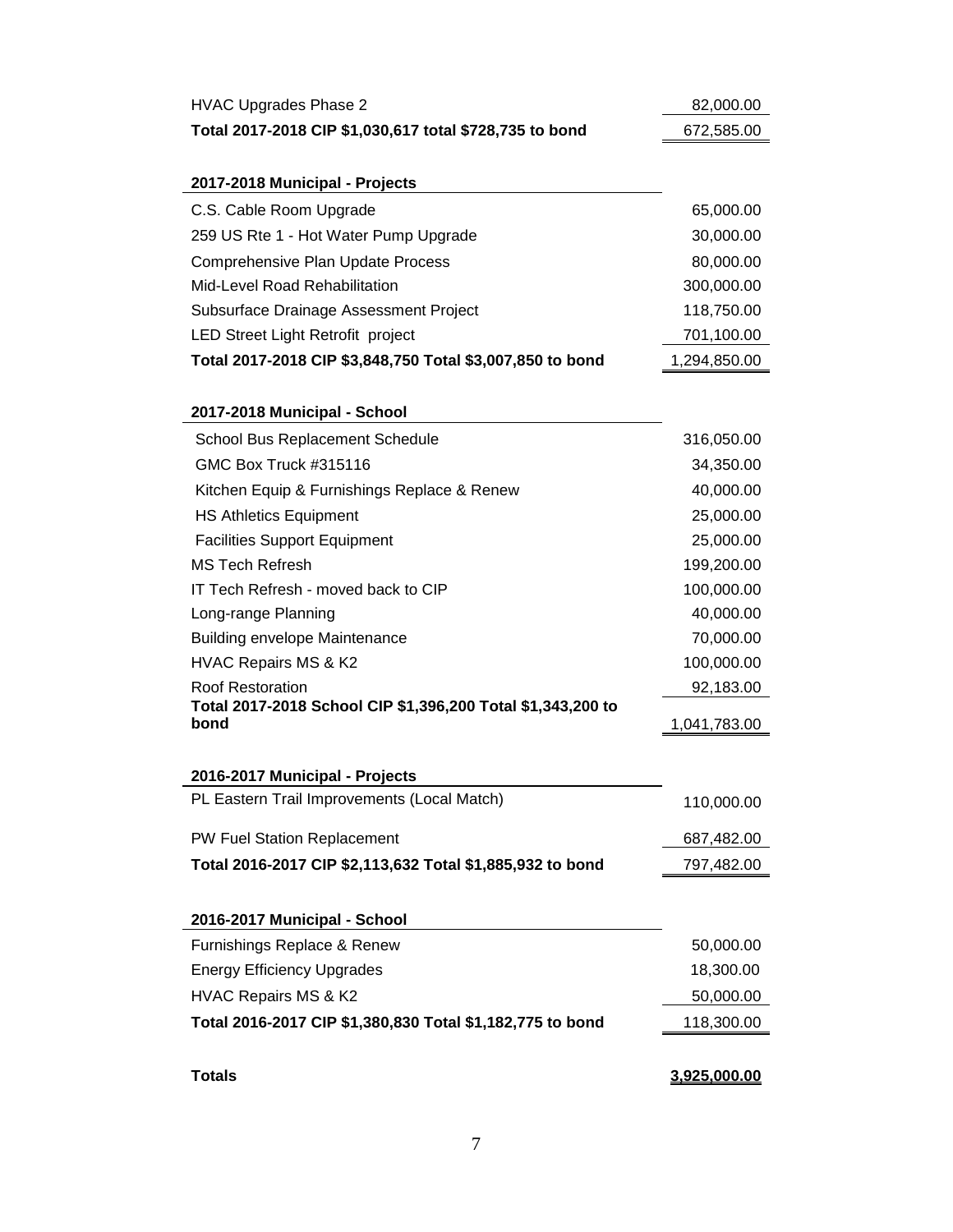**BE IT FURTHER ORDERED,** That a sum, not to exceed \$3,925,000, is hereby appropriated to provide for the costs of said Municipal and School Capital Improvement Projects and expenses associated with said projects; and,

**BE IT FURTHER ORDERED,** That to fund said \$3,925,000 appropriation, the Treasurer and the Chairman of the Town Council are hereby authorized to issue, at one time or from time to time, general obligation securities of the Town of Scarborough, Maine, including temporary notes in anticipation of the sale thereof, in an aggregate principal amount not to exceed \$3,925,000 and the discretion to fix the date(s), maturity(ies), denomination(s), interest rate(s), place(s) of payment, call(s) for redemption, refunding, form(s), and other details of said securities, including execution and delivery of said securities against payment therefore, and to provide for the sale thereof, is hereby delegated to the Treasurer and the Chairman of the Town Council; and,

**BE IT FURTHER ORDERED,** That in furtherance of the voter-approved referendum question authorizing issuance of up to \$19,500,000 in general obligation bonds of the Town of Scarborough to fund costs for a new public safety building, (a) a public safety building project including expenses associated with said public safety building project is hereby approved, (b) a sum not to exceed \$19,500,000 is hereby appropriated to provide for the costs of said public safety building project, and (c) to fund such appropriation, the Treasurer and the Chairman of the Town Council are hereby authorized to issue, at one time or from time to time, general obligation securities of the Town of Scarborough, Maine, including temporary notes in anticipation of the sale thereof, in an aggregate principal amount not to exceed **\$15,000,000** and the discretion to fix the date(s), maturity(ies), denomination(s), interest rate(s), place(s) of payment, call(s) for redemption, refunding, form(s), and other details of said securities, including execution and delivery of said securities against payment therefore, and to provide for the sale thereof, is hereby delegated to the Treasurer and the Chairman of the Town Council; and,

**BE IT FURTHER ORDERED,** That the Treasurer and the Chairman of the Town Council are hereby authorized to issue, at one time or from time to time, general obligation securities of the Town of Scarborough, Maine, in an aggregate principal amount not to exceed \$13,250,000 to refund, on an advance basis, all or a portion of the remaining outstanding 2010, 2012 and 2013 General Obligation Bonds of the Town of Scarborough, Maine, and the discretion to fix the date(s), maturity(ies), denomination(s), interest rate(s), place(s) of payment, call(s) for redemption, form(s), and other details of said securities, including execution and delivery of said securities against payment therefore, and to provide for the sale thereof, is hereby delegated to the Treasurer and the Chairman of the Town Council.

Vote: 6 Yeas.

**Order No. 17-114. Act to receive a request for discontinuance of a portion of Beech Ridge Road and schedule a public hearing.** *[Town Engineer]* Angela Blanchette, Town Engineer, gave a brief overview on this Order.

Motion by Councilor Donovan, seconded by Councilor Foley, to move approval receive a request for discontinuance of a portion of Beech Ridge Road and schedule a public hearing for Wednesday, December 6, 2017**.**

Vote: 6 Yeas.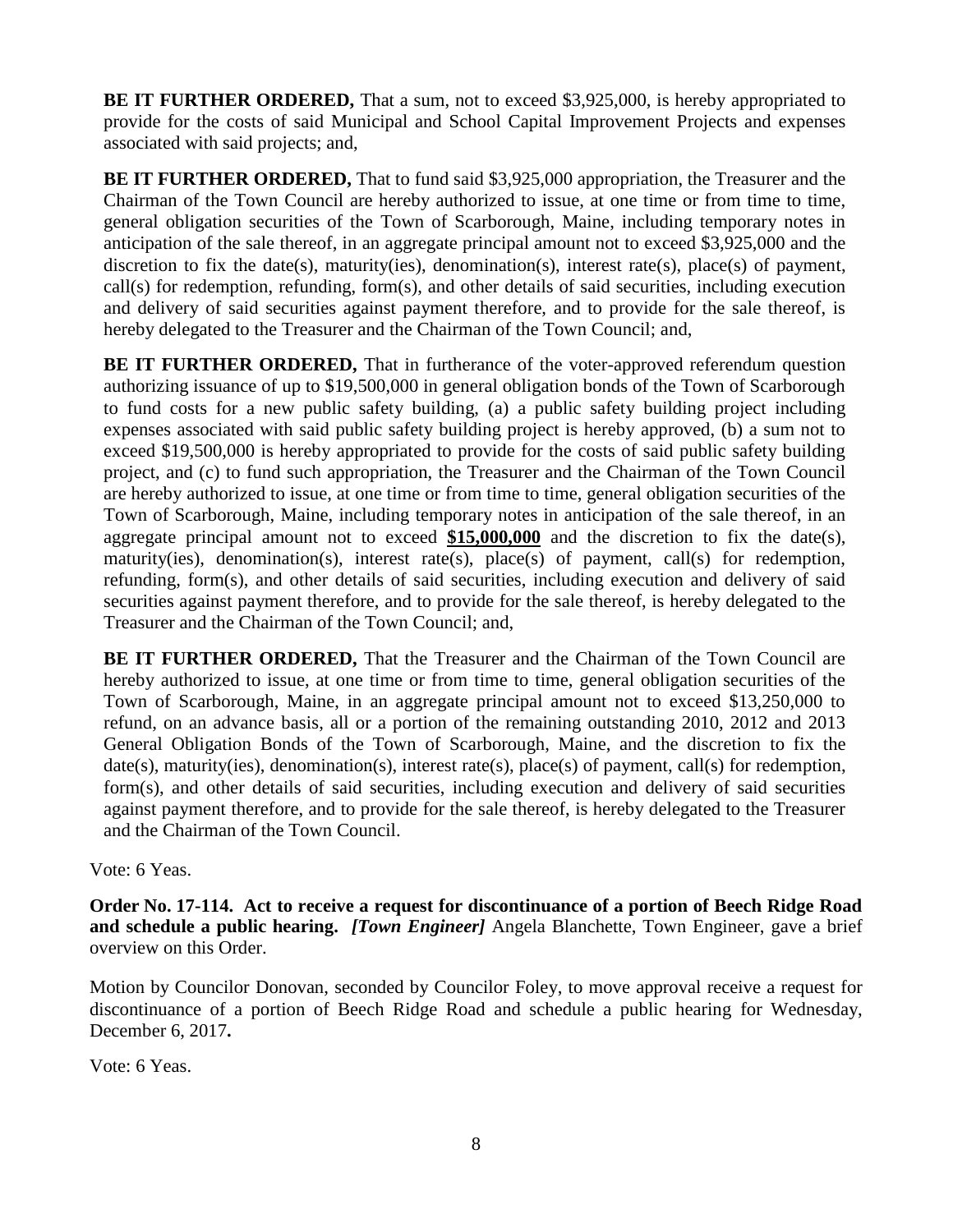**Order No. 17-115. Act on the request to authorize the Town Manager to sell property located at 246 US Route One [Map U4/Lot 56] and 9 Fairfield Drive [Map U4/Lot 66], through public sale in the best and most expedient method of sale and return on the sale for the Town in the discretion of the Town Manager, including authorization for the Town Manager (i) to execute and deliver all necessary documents to enter into a purchase and sale agreement and (ii) to oversee the exact terms and conditions of such sale, the completion of the sale subject to final approval by the Town Council.** *[Town Manager]* Thomas J. Hall, Town Manager, gave a brief overview on this Order.

Motion by Councilor Rowan, seconded by Councilor Hayes, to move approval to authorize the Town Manager to sell property located at 246 US Route One [Map U4/Lot 56] and 9 Fairfield Drive [Map U4/Lot 66], through public sale in the best and most expedient method of sale and return on the sale for the Town in the discretion of the Town Manager, including authorization for the Town Manager (i) to execute and deliver all necessary documents to enter into a purchase and sale agreement and (ii) to oversee the exact terms and conditions of such sale, the completion of the sale subject to final approval by the Town Council.

Vote: 6 Yeas.

**Order No. 17-116. Act on the request to certify the results of the Municipal Elections that were held on Tuesday, November 7, 2017.** *[Town Clerk]* Motion by Chairman Babine, seconded by Councilor Rowan, to move approval on the request to certify the results of the Municipal Elections that were held on Tuesday, November 7, 2017, as follows:

Presented for certification by the Town Council, are the election results for the Municipal Elections that were held on Tuesday, November 9, 2017:

| <b>Town Council</b>                       | <b>Board of Education</b> |                                          |          |
|-------------------------------------------|---------------------------|------------------------------------------|----------|
| <b>Shawn Babine</b>                       | 2,929*                    | Rebel Douglas                            | 1,634    |
| Jean-Marie Caterina                       | $3.185*$                  | <b>Hillory Durgin</b>                    | 2,928*   |
| <b>Timothy Downs</b>                      | 2,142                     | Leanne Kazilionis                        | $2,722*$ |
| Peter Hayes                               | $3,340*$                  | Christie McNally                         | 2,365    |
| Benjamin Howard                           | 1,838                     |                                          |          |
| Kate St. Clair                            | 2,497                     |                                          |          |
|                                           |                           | <b>Trustee for the Sanitary District</b> |          |
|                                           | <b>Charles Andreson</b>   | 3,179*                                   |          |
|                                           | Judith Cavalero           | $3,006*$                                 |          |
|                                           | Jason Greenleaf           | $3,702*$                                 |          |
|                                           | <b>Robert McSorley</b>    | 2,842                                    |          |
|                                           |                           |                                          |          |
| <b>Question 1. Public Safety Building</b> |                           |                                          |          |
|                                           | Yes                       | $3,466*$                                 |          |
|                                           | N <sub>0</sub>            | 3,000                                    |          |
|                                           |                           |                                          |          |

There are approximately 16,749 active voters on our voter registration list for this Election [does not included same day registration]. There were 6,666 voters who cast ballots in the November 7th Election. There were 2,117 absentee ballots issued, of which 1,999 were returned. The percentage for voter turnout for this Election was 40%.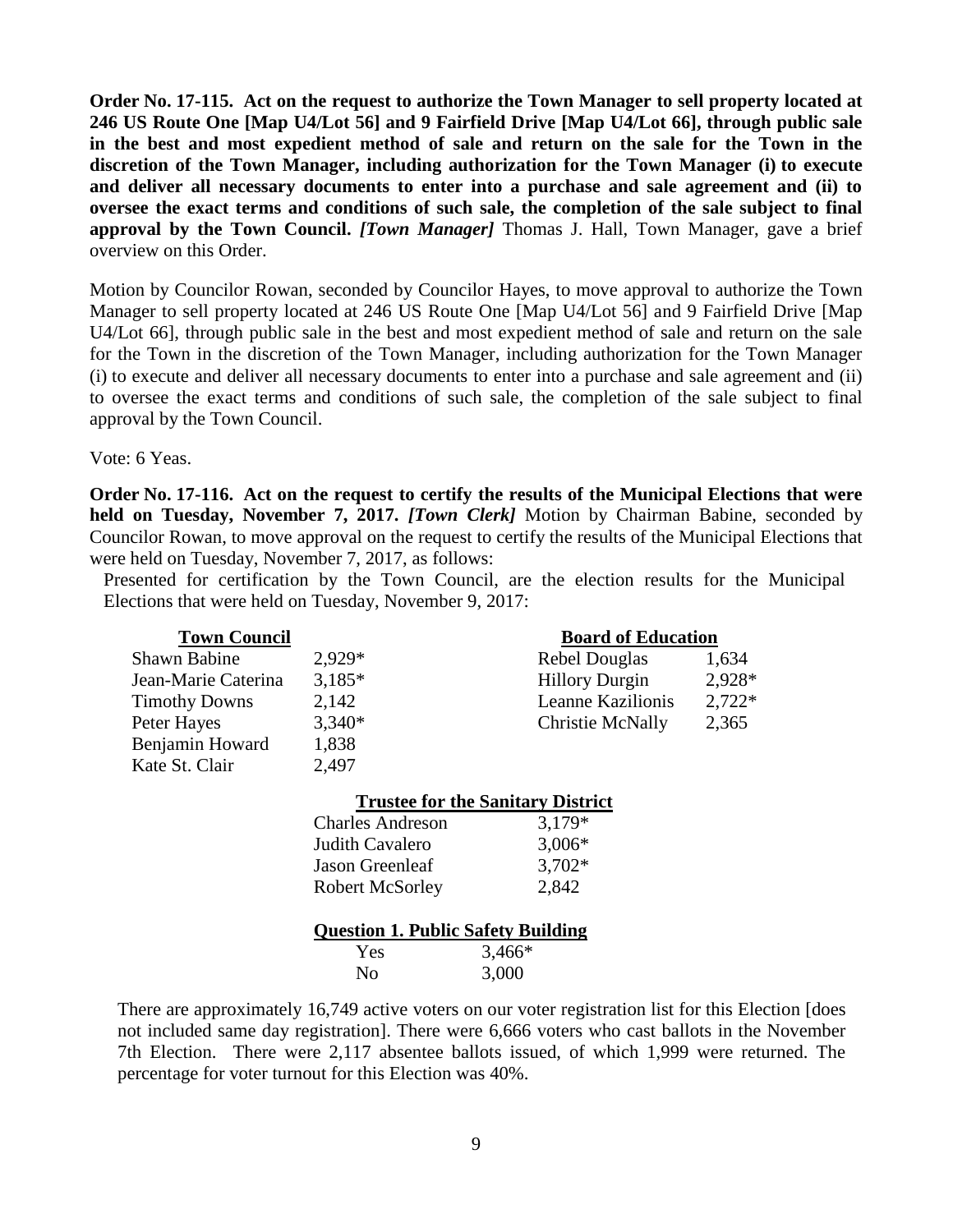Pursuant to Section. 206. Induction of Council into Office. Councilors elect shall be sworn to the faithful discharge of their duties by the Town Clerk or the Town Clerk's designee and shall assume their duties at the commencement of second meeting  $(2<sup>nd</sup>)$ , whether regular, special, or emergency, of the Town Council following the regular Town election. (amended November 7, 2000; effective January 1, 2001). Therefore, the newly elected officials will be sworn in on Wednesday, December 6, 2017, and at this meeting a new Council Chair and Vice Chair will be elected.

\*The winners are indicated with an asterisk.

Vote: 6 Yeas.

## **Item 9. Standing and Special Committee Reports and Liaison Reports.**

- Councilor Caiazzo gave an update on the Long Range Planning Committee.
- Councilor Hayes gave an update on the Shellfish Committee; the Coastal Waters Committee and the Finance Committee
- Councilor Foley gave an update on the Eastern Trail Alliance Committee and the Rules & Policies Committee. The Town Manger noted that part of the discussion at the Rules & Policies Committee had been that the Town Council did not receive the budget until the first reading; he would recommend that at the first meeting in April he would present the budget; then have a special meeting on the second Wednesday of the month have first reading at the second regular meeting in April. Councilor Foley also commented on Section 200.8 Political Activity – depending on will of the council – do nothing – eliminate policy – workshop or sent back to the Rules & Policies Committee for review.
- Councilor Rowan gave an update on the Historic Implementation Preservation Committee.
- Councilor Donovan gave an update on the Metro Coalition Group and the Greater Portland Council of Governments;
- Chairman Babine gave a final report for the past year. He asked that fellow Councilors to review the Council Goal. He thanked Councilor St. Clair for her work with Commutations Committee.

**Item 10. Town Manager Report.** Thomas J. Hall, Town Manager, gave the following updates:

- LED Street light project progress very well. Work will start in the Spring and will take several weeks to complete.
- Oral arguments were heard on the tax abatement ruling could be in a couple months.
- Update on the Assessing Department David Bouffard has been made an offer for the Assessor's position and Sue Russo has agreed to stay on.
- The health insurance cost are in and the increase was 5%, but an overall savings would be \$65,000.
- Wreaths across America will December 11 at High School and Santa in the Park would be on Saturday, December  $2<sup>nd</sup>$  starting at 5:00 p.m.
- He then recognized Councilor St. Clair and her work over the past years and thanked her for her service to the Town.

## **Item 11. Council Member Comments.**

• Councilor Donovan also commented on the property tax appeals case. He made to the first high school football game and the school won in the game. He thanked Chairman Babine for his tenure as Chair. He congratulated Councilor Hayes, Councilor Babine and Council Elect Caterina.